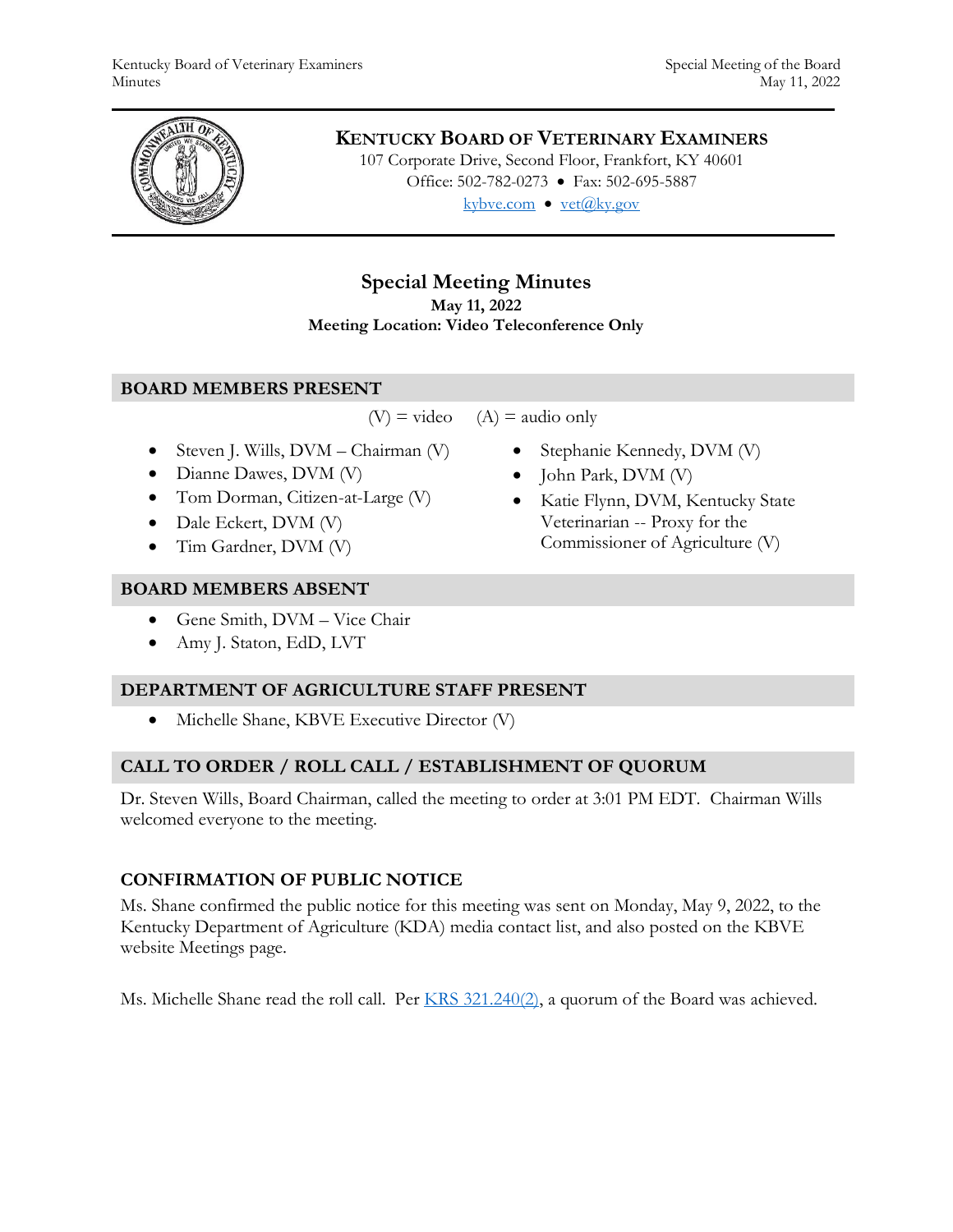Kentucky Board of Veterinary Examiners Minutes

#### **BUSINESS AGENDA**

### Discussion on contract renewal

Chairman Wills requested that the board enter into a closed session. This closed session is authorized by KRS 61.810(1)(n), which creates an exemption to the Kentucky Open Meetings Act for "meetings of any selection committee, evaluation committee, or other similar group established under KRS Chapter 45A or 56 to select a successful bidder for award of a state contract."

A MOTION was made by Dr. Tim Gardner to enter into closed session. The motion, seconded by Dr. Dale Eckert, passed unanimously by show of hands.

Members of the Board entered closed session at 3:03 PM.

Members of the Board returned from closed session at 3:22 PM

Dr. John Park dropped connectivity from the meeting at the end of the closed session.

A MOTION was made by Dr. Gardner to not renew the Investigator Contract for Dr. Wixsom. The motion, seconded by Dr. Stephanic Kennedy, passed unanimously by show of hands.

A MOTION was made by Mr. Tom Dorman to authorize a new RFP for KBVE Investigative Services. The motion, seconded by Dr. Eckert, passed unanimously.

Chairman Wills requested to review any other orders of business.

#### **ADJOURNMENT**

Hearing no additional business, Chairman Wills adjourned the meeting at 3:23 pm EDT.

These Meeting Minutes were approved by the Board on May 26, 2022.

Steven<sup>([</sup>, Wills, DVM, Chairman of the

Minutes Recorded by: Minutes Reviewed by:

PRESIDING OFFICER: Steven J. Wills, DVM, Board Chairman Michelle M. Shane, Executive Director Joe A. Bilby, Legal Counsel